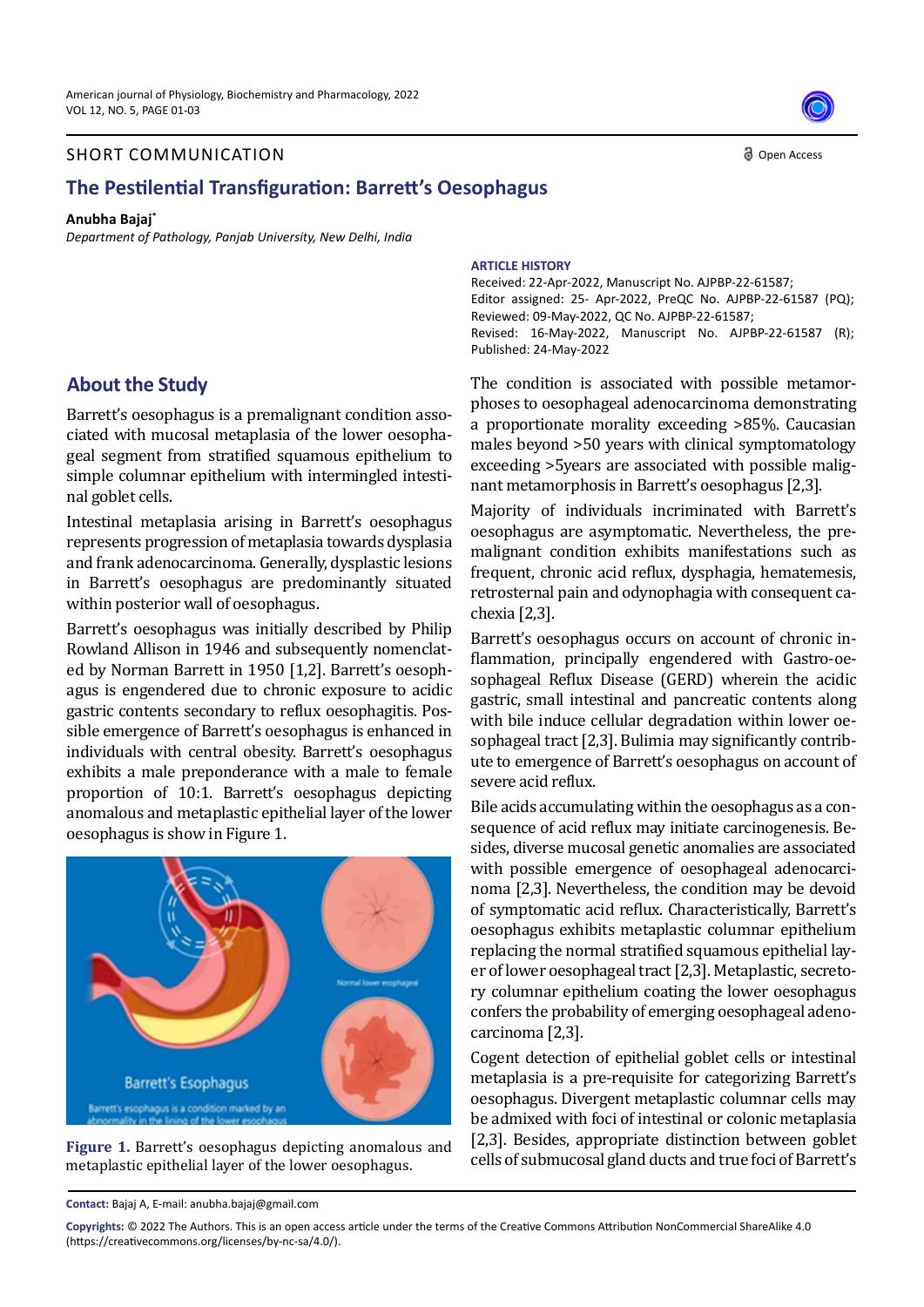oesophagus comprised of specialized columnar metaplasia is necessitated [2,3].

Cellular component of Barrett's oesophagus is classified as

- Non Dysplastic Epithelium
- Low Grade Epithelial Dysplasia
- High Grade Epithelial Dysplasia
- Overt Carcinoma

Histochemical, Alcian blue stain with a pH of 2.5 can be employed to demarcate secretion of true intestinal- type mucins from various mucinous secretions of gastrointestinal tract [2,3].

 Contemporary immunohistochemistry with antibodies to CDX-2, a molecule which is specific for midgut and hindgut, intestinal cellular derivatives can be adopted to discern true intestinal-type metaplastic epithelial cells [3,4]. Anterior Gradient Protein 2 (AGR2) homolog is a biomarker which is elevated in Barrett's oesophagus and can segregate Barrett epithelium from normal oesophageal epithelium [3,4].

Additionally, immune reactivity to p53, Her2 and p16 signifies the expression of diverse genetic pathways with probable progression to dysplasia. Intestinal metaplastic cells can be immune reactive to Cytokeratin 7 (CK7) and immune nonreactive to Cytokeratin (CK20) [3,4]. Barrett's oesophagus is appropriately discerned with endoscopy wherein characteristic morphology of lower oesophagus can be subjected to direct inspection [3,4].

Endoscopic screening is recommended in male subjects beyond >60 years with symptoms of chronic acid reflux unresponsive to medical therapy. Foci of intestinal or colonic metaplasia can be macroscopically identified with a gastroscope [2,4]. Barrett's oesophagus delineating ulcerated, metaplastic mucosal epithelium confined to lower oesophageal segment is shown in Figure 2.



**Figure 2.** Barrett's oesophagus delineating ulcerated, metaplastic mucosal epithelium confined to lower oesophageal segment.

Tissue samples can be obtained with screening endoscopy at one centimeter to two centimeters from the gastroesophageal junction. Cogent tissue sampling of incriminated lower oesophagus is optimal for detecting and categorizing Barrett's oesophagus [2,3].

Additionally, a cyto-sponge which can be swallowed may be employed to obtain pertinent cellular samples. Nonsteroidal Anti-Inflammatory Drugs (NSAIDs) such as aspirin may circumvent emergence of oesophageal carcinoma in Barrett's oesophagus [2,4]. Anti-reflux surgical procedures remain ineffective in circumventing emergence of oesophageal carcinoma [2,4].

Lesions layered with non-dysplastic epithelium or exhibiting low grade epithelial dysplasia can be appropriately managed with annual endoscopic observation or radiofrequency ablation. Contemporary modality of balloon-based radiofrequency ablation is efficacious in treating Barrett's esophagus and dysplasia [2,4]. High grade dysplasia and antecedent adenocarcinoma can be subjected to endoscopic resection or radiofrequency ablation. Advanced oesophageal adenocarcinoma can be appropriately alleviated with surgical resection or palliation [2,4]. Barrett's oesophagus demonstrating intestinal metaplasia of stratified squamous epithelium layering the lower oesophagus with intermingled goblet cells and colonic epithelial cells is shown in Figure 3.



**Figure 3.** Barrett's oesophagus demonstrating intestinal metaplasia of stratified squamous epithelium layering the lower oesophagus with intermingled goblet cells and colonic epithelial cells.

High grade dysplasia can be treated with surgical eradication of oesophagus or oesophagectomy or endoscopic manoeuvers as endoscopic mucosal resection or mucosal ablation [3,4]. Laser therapy can be employed for alleviating severe epithelial dysplasia. Proton-pump inhibitors appear competent in restricting progression of oesophageal adenocarcinoma [3,4]. Photodynamic therapy with photofrin appears efficacious in eliminating foci of epithelial dysplasia, in contrast to singular employment of proton- pump inhibitors [3,4].

# **Conclusion**

Overt oesophageal adenocarcinoma can be managed with